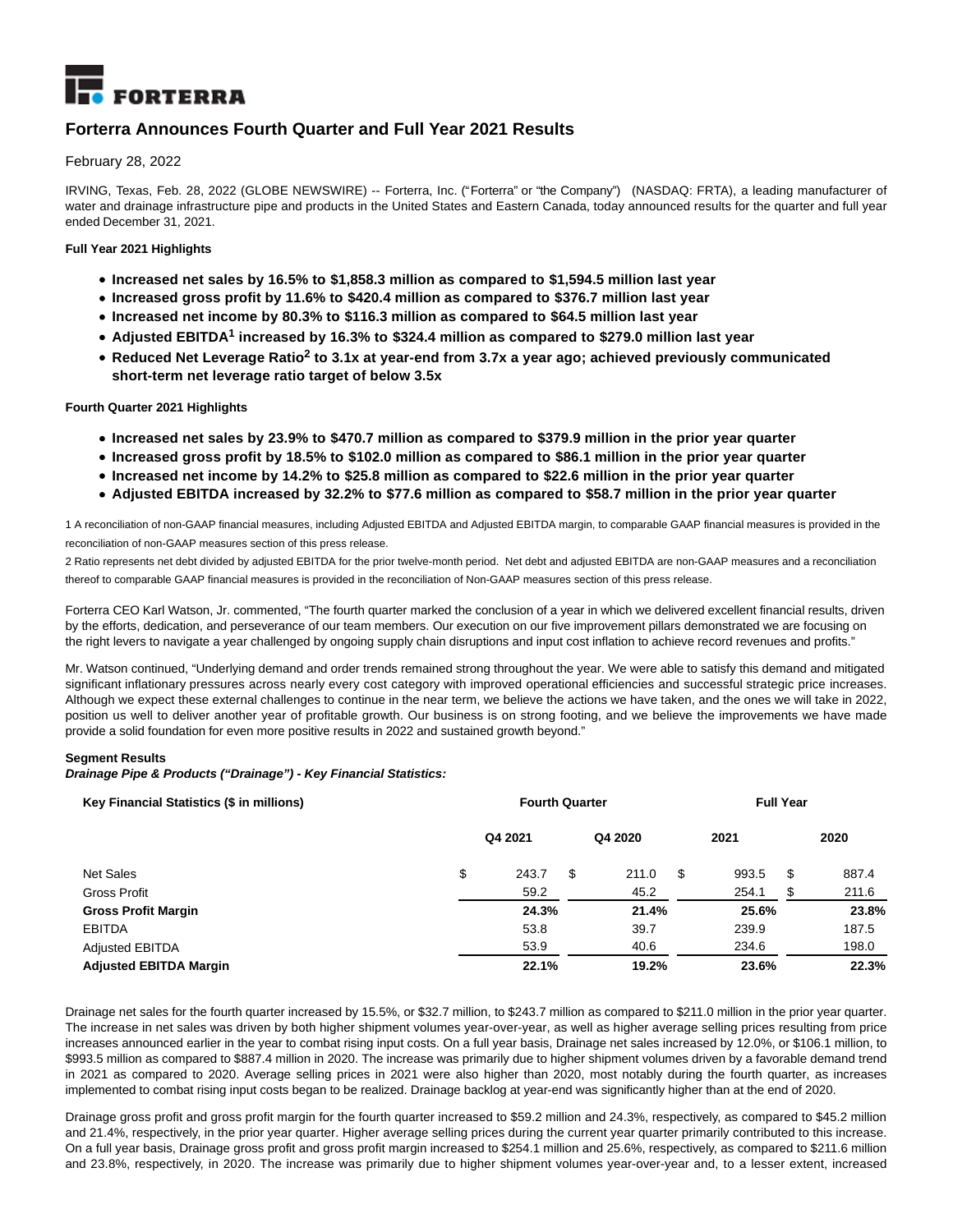#### average selling prices.

Drainage EBITDA, Adjusted EBITDA and Adjusted EBITDA margin during the fourth quarter increased to \$53.8 million, \$53.9 million and 22.1%, respectively, compared to \$39.7 million, \$40.6 million and 19.2%, respectively, in the prior year quarter. On a full year basis, Drainage EBITDA, Adjusted EBITDA and Adjusted EBITDA margin increased to \$239.9 million, \$234.6 million and 23.6%, respectively, as compared to \$187.5 million, \$198.0 million, and 22.3%, respectively, in 2020. The improvements in EBITDA, Adjusted EBITDA and Adjusted EBITDA margin generally reflect the same dynamics as discussed above in the gross profit and gross profit margin analysis.

#### **Water Pipe & Products ("Water") - Key Financial Statistics:**

| Key Financial Statistics (\$ in millions) | <b>Fourth Quarter</b> |    |         |    |       |    | <b>Full Year</b> |
|-------------------------------------------|-----------------------|----|---------|----|-------|----|------------------|
|                                           | Q4 2021               |    | Q4 2020 |    | 2021  |    | 2020             |
| Net Sales                                 | \$<br>227.0           | \$ | 168.9   | \$ | 864.8 | \$ | 707.1            |
| Gross Profit                              | 42.8                  |    | 40.9    |    | 166.4 |    | 165.1            |
| <b>Gross Profit Margin</b>                | 18.9%                 |    | 24.2%   |    | 19.2% |    | 23.3%            |
| <b>EBITDA</b>                             | 38.1                  |    | 35.5    |    | 150.4 |    | 145.5            |
| <b>Adjusted EBITDA</b>                    | 39.7                  |    | 35.9    |    | 152.9 |    | 146.9            |
| <b>Adjusted EBITDA Margin</b>             | 17.5%                 |    | 21.3%   |    | 17.7% |    | 20.8%            |

Water net sales for the fourth quarter increased by 34.4%, or \$58.1 million, to \$227.0 million as compared to \$168.9 million in the prior year quarter. On a full year basis, Water net sales increased by 22.3%, or \$157.7 million, to \$864.8 million as compared to \$707.1 million in 2020. These year-over-year increases were due to both increased shipment volumes driven by stronger demand, especially in the fourth quarter, as well as higher average selling prices announced to combat significant inflation on raw materials and labor costs. Water backlog at year-end rose to a record level and was significantly higher than 2020.

Water gross profit and gross profit margin for the fourth quarter were \$42.8 million and 18.9%, respectively, as compared to \$40.9 million and 24.2%, respectively, in the prior year quarter. On a full year basis, Water gross profit and gross profit margin were \$166.4 million and 19.2%, respectively, as compared to \$165.1 million and 23.3%, respectively, in 2020. Water segment experienced significantly higher raw material, labor and freight costs during the year as compared to 2020. For example, the industry average cost of scrap metal increased by more than 50% year-over-year. Despite such headwinds of higher costs, which resulted in the year-over-year decline in gross profit margin, Water segment managed to maintain strong gross profit levels for both the fourth quarter and the full year, primarily driven by double-digit shipment volume growth over the prior year periods. In addition, higher average selling prices along with improved productivity helped to partially offset the substantial inflationary cost pressures.

Water EBITDA, Adjusted EBITDA and Adjusted EBITDA margin during the fourth quarter were \$38.1 million, \$39.7 million and 17.5%, respectively, compared to \$35.5 million, \$35.9 million and 21.3%, respectively, in the prior year quarter. On a full year basis, Water EBITDA, Adjusted EBITDA and Adjusted EBITDA margin were \$150.4 million, \$152.9 million and 17.7%, respectively, as compared to \$145.5 million, \$146.9 million, and 20.8%, respectively, in 2019. The changes in EBITDA, Adjusted EBITDA and Adjusted EBITDA margin reflect the same dynamics as discussed above in the gross profit and gross profit margin analysis.

#### **Corporate and Other ("Corporate")**

During the fourth quarter, Corporate EBITDA and Adjusted EBITDA losses were \$18.4 million and \$16.0 million, respectively, compared to \$20.0 million and \$17.8 million, respectively, in the prior year quarter. On a full year basis, Corporate EBITDA and Adjusted EBITDA losses were \$77.8 million and \$63.1 million, respectively, compared to \$90.7 million and \$65.9 million, respectively, in 2020. The 2020 EBITDA included a \$12.3 million loss on extinguishment of debt as a result of the Company's prepayments of long-term debt and the consequent write-offs of the corresponding debt issuance costs, which caused the spike in annual EBITDA loss in that year. Excluding such charge, both EBITDA and Adjusted EBITDA in 2021 were modestly lower than 2020, reflecting the efficiencies realized within the organization.

#### **Other Items – Income Taxes**

Tax expense for the year was \$38.7 million (reflecting an effective tax rate of 25%), compared to \$8.4 million, (reflecting an effective tax rate of 12%), in 2020. During 2020, the Company released \$11.8 million of valuation allowance against its deferred tax assets, resulting in the lower than statutory tax rate for that year.

## **Balance Sheet, Liquidity and Capital Expenditures**

As of December 31, 2021, the Company had cash of \$56.8 million and total debt of \$902.4 million, which was comprised of \$500 million of senior secured notes due in July 2025 and \$402.4 million of term loan due in October 2023. There were no outstanding borrowings under its \$350 million revolving credit facility at year-end. During 2021, the Company achieved its de-leveraging goal of below 3.5x, with a Net Leverage Ratio<sup>2</sup> at year-end reduced to 3.1x.

Capital expenditures for the year were \$65.6 million, compared to \$34.0 million in 2020. The Company delayed some non-essential capital spending projects during the early stages of the COVID-19 pandemic in 2020, resulting in full year 2020 capital expenditures being lower than the range of \$45.0 million to \$55.0 million invested under normal circumstances. During 2021, the Company not only caught up with most of these delayed projects, but also focused on investing in projects that improve productivities. In the future, the Company intends to continue investing in its facilities to increase capacity and improve productivity.

#### **Update on Proposed Transaction with Quikrete**

In February 2021, the Company entered into an agreement to be acquired by an affiliate of Quikrete Holdings, Inc. (the "Merger Agreement"). The Company remains committed to completing the proposed merger and delivering the benefits of the transaction to Forterra's shareholders. Completion of the pending transaction is subject to certain regulatory approvals, including approval under the Hart-Scott-Rodino Antitrust Improvements Act of 1976, as amended ("HSR Act"), among other conditions set forth in the Merger Agreement. Integration planning between the Company and Quikrete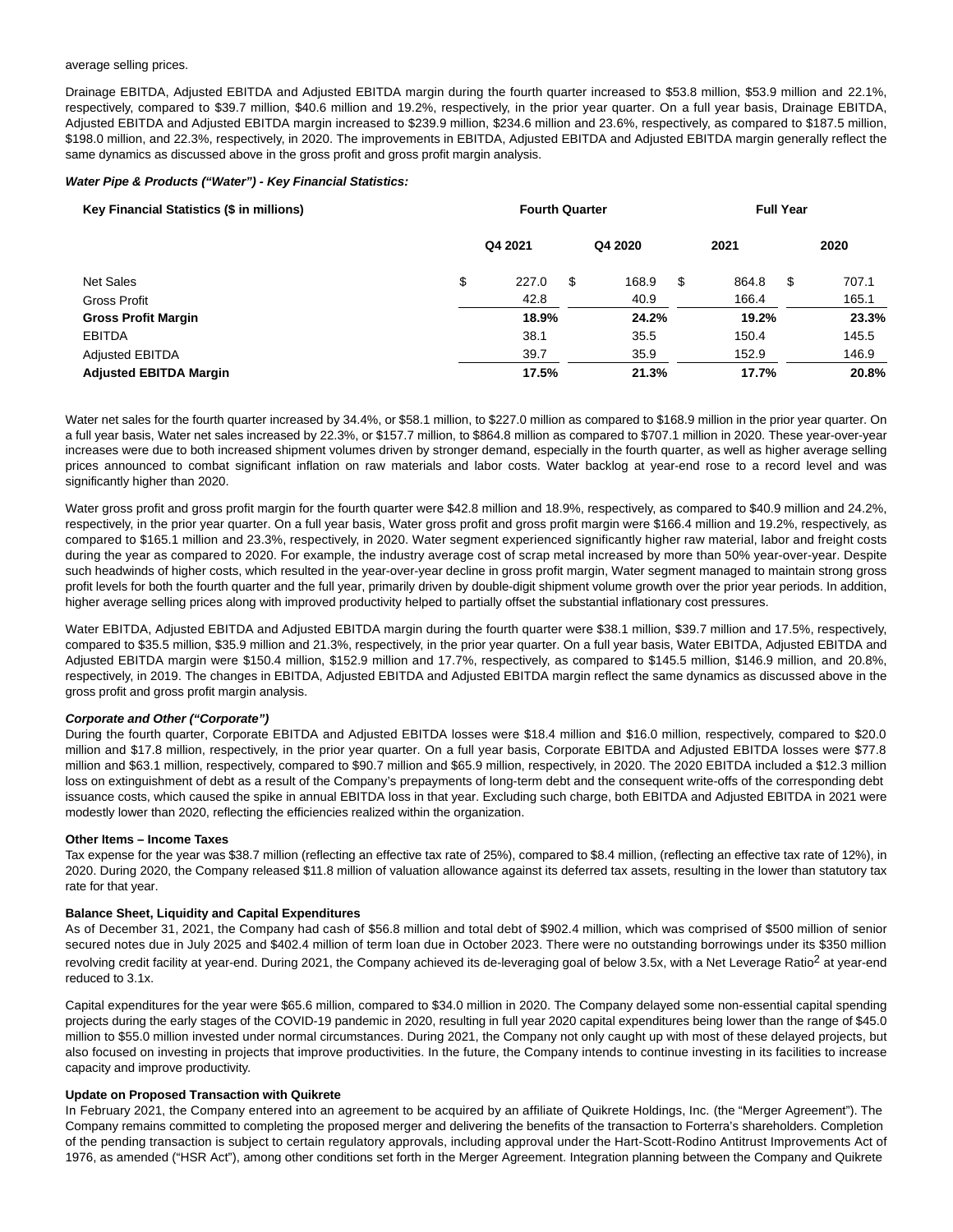#### continues.

As previously disclosed in the Company's current reports on Forms 8-K dated December 1, 2021, December 16, 2021, and February 16, 2022, in order to address some of the divestitures anticipated to be required by the U.S. Department of Justice (the "DOJ") to obtain approval for the consummation of the merger and the other transactions contemplated by the Merger Agreement, the Company, together with Quikrete, have entered into several agreements with various buyers to sell such assets and equity investments to these buyers. Consummation of these divestitures are subject to customary closing conditions, including, among others, the consummation of the merger and approval by the DOJ. The Company is aiming to achieve the necessary approvals to permit it to complete the transaction by the outside date of March 22, 2022 set forth in the Merger Agreement.

#### **About Forterra**

Forterra is a leading manufacturer of water and drainage pipe and products in the U.S. and Eastern Canada for a variety of water-related infrastructure applications, including water transmission, distribution, drainage and stormwater systems. Based in Irving, Texas, Forterra's product breadth and scale help make it a preferred supplier for water-related pipe and products, serving a wide variety of customers, including contractors, distributors and municipalities. For more information on Forterra, visi[t http://forterrabp.com.](http://forterrabp.com/)

#### **Forward-Looking Statements**

This press release contains forward-looking statements within the meaning of Section 27A of the Securities Act of 1933, as amended, and Section 21E of the Securities Exchange Act of 1934, as amended. Forward-looking statements may be identified by the use of words such as "anticipate", "believe", "expect", "estimate", "plan", "outlook", and "project" and other similar expressions that predict or indicate future events or trends or that are not statements of historical matters. Forward-looking statements should not be read as a guarantee of future performance or results and will not necessarily be accurate indications of the times at, or by, which such performance or results will be achieved. Forward-looking statements are based on historical information available at the time the statements are made and are based on management's reasonable belief or expectations with respect to future events, and are subject to risks and uncertainties, many of which are beyond the Company's control, that could cause actual performance or results to differ materially from the belief or expectations expressed in or suggested by the forward-looking statements.

Some of the risks and uncertainties that could cause actual results to differ materially from those expressed in any forward-looking statements include risks and uncertainties relating to the pending merger with an affiliate of Quikrete Holdings, Inc.; the impacts of the COVID-19 pandemic; the level of construction activity, particularly in the residential construction and non-residential construction markets; government funding of infrastructure and related construction activities; the highly competitive nature of our industry and our ability to effectively compete; the availability and price of the raw materials we use in our business; the ability to implement our growth strategy; our dependence on key customers and the absence of long-term agreements with these customers; the level of construction activity in Texas; energy costs; disruption at one or more of our manufacturing facilities or in our supply chain; construction project delays and our inventory management; our ability to successfully integrate acquisitions; labor disruptions and other union activity; a tightening of mortgage lending or mortgage financing requirements; compliance with environmental laws and regulations; compliance with health and safety laws and regulations and other laws and regulations to which we and our products are subject to; our dependence on key executives and key management personnel; our ability, or that of the customers with which we work, to retain and attract additional skilled and non-skilled technical or sales personnel; credit and non-payment risks of our customers; warranty and related claims; legal and regulatory claims; the seasonality of our business and its susceptibility to adverse weather; our contract backlog; our ability to maintain sufficient liquidity and ensure adequate financing or guarantees for large projects; delays or outages in our information technology systems and computer networks; security breaches in our information technology systems and other cybersecurity incidents and additional factors discussed in our filings with the Securities and Exchange Commission, including our Annual Report on Form 10-K and Quarterly Reports on Form 10-Q, for additional information regarding the risks and uncertainties that may cause actual results to differ materially from those expressed in any forward-looking statement.

### **FORTERRA, INC. Consolidated Statements of Operations** (in millions, except per share data)

|                                            |                | <b>Quarter ended</b> | Year ended |              |         |  |  |
|--------------------------------------------|----------------|----------------------|------------|--------------|---------|--|--|
|                                            |                | December 31,         |            | December 31, |         |  |  |
|                                            | 2021           | 2020                 |            | 2021         | 2020    |  |  |
|                                            | unaudited      | unaudited            |            |              |         |  |  |
| <b>Net sales</b>                           | \$<br>470.7 \$ | 379.9                | \$         | $1,858.3$ \$ | 1,594.5 |  |  |
| Cost of goods sold                         | 368.7          | 293.8                |            | 1,437.9      | 1,217.8 |  |  |
| Gross profit                               | 102.0          | 86.1                 |            | 420.4        | 376.7   |  |  |
| Selling, general & administrative expenses | (53.0)         | (57.2)               |            | (216.1)      | (221.8) |  |  |
| Impairment and exit charges                | (0.2)          |                      |            | (0.6)        | (2.5)   |  |  |
| Other operating income, net                | 0.9            | 1.8                  |            | 13.7         | 1.4     |  |  |
|                                            | (52.3)         | (55.4)               |            | (203.0)      | (222.9) |  |  |
| Income from operations                     | 49.7           | 30.7                 |            | 217.4        | 153.8   |  |  |
| Other income (expenses)                    |                |                      |            |              |         |  |  |
| Interest expense                           | (18.6)         | (19.4)               |            | (75.0)       | (79.9)  |  |  |
| Loss on extinguishment of debt             |                | (0.8)                |            |              | (12.3)  |  |  |
| Earnings from equity method investee       | 3.1            | 3.1                  |            | 12.6         | 11.3    |  |  |
| Income before income taxes                 | 34.2           | 13.6                 |            | 155.0        | 72.9    |  |  |
| Income tax (expense) benefit               | (8.4)          | 9.0                  |            | (38.7)       | (8.4)   |  |  |
| Net income                                 | $25.8$ \$      | 22.6                 | \$         | 116.3 $$$    | 64.5    |  |  |
|                                            |                |                      |            |              |         |  |  |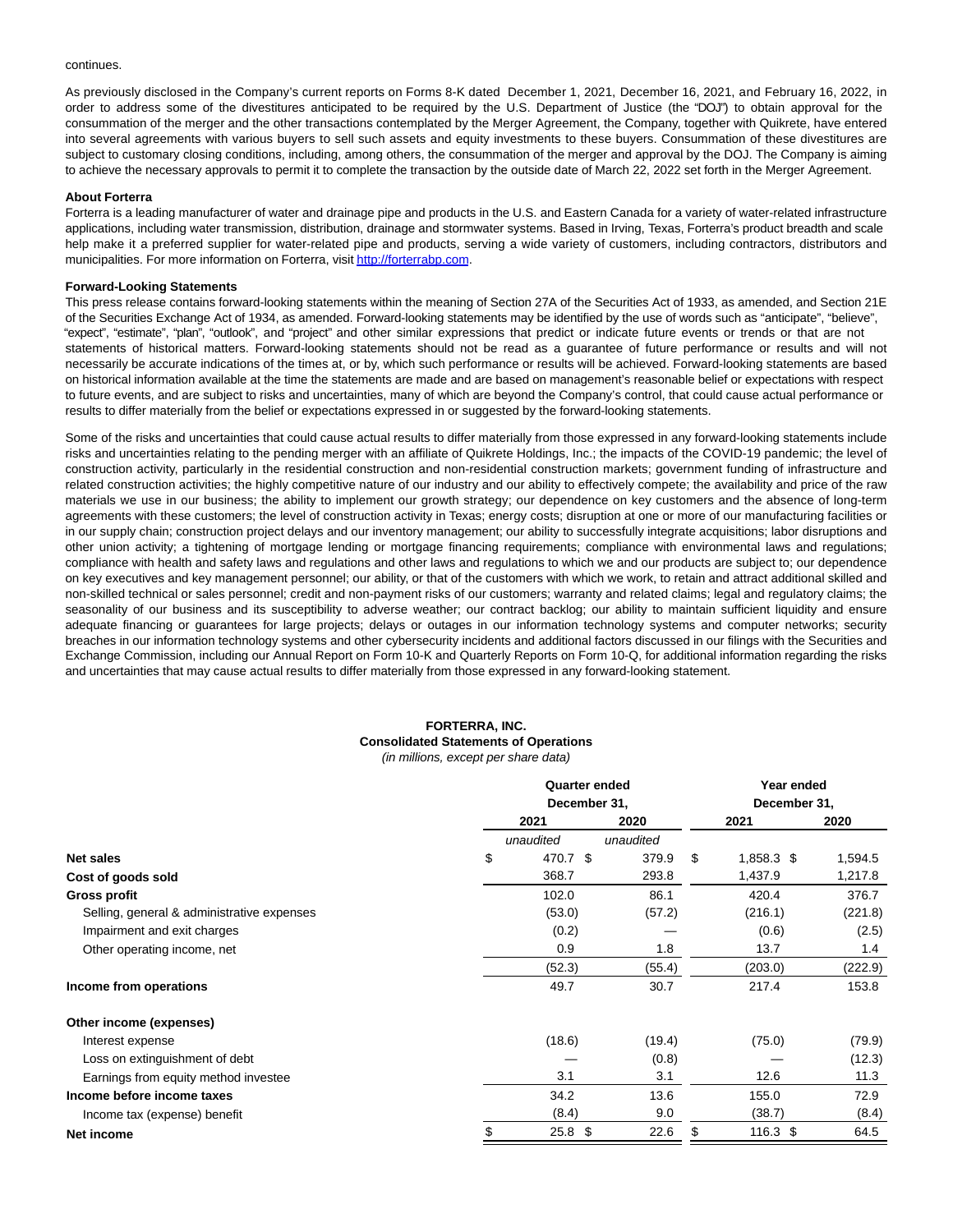| Earnings per share:                         |                         |              |           |      |
|---------------------------------------------|-------------------------|--------------|-----------|------|
| Basic                                       | $0.39$ \$               | 0.34<br>- \$ | $1.74$ \$ | 0.99 |
| <b>Diluted</b>                              | \$<br>$0.37 \text{ } $$ | 0.33<br>\$   | $1.67$ \$ | 0.94 |
| Weighted average common shares outstanding: |                         |              |           |      |
| Basic                                       | 67.0                    | 65.8         | 66.7      | 65.3 |
| <b>Diluted</b>                              | 69.9                    | 69.2         | 69.6      | 68.2 |

## **FORTERRA, INC. Consolidated Balance Sheets** (in millions)

|                                                                                                                                                                   |               | December 31, |         |
|-------------------------------------------------------------------------------------------------------------------------------------------------------------------|---------------|--------------|---------|
|                                                                                                                                                                   | 2021          |              | 2020    |
| <b>ASSETS</b>                                                                                                                                                     |               |              |         |
| <b>Current assets</b>                                                                                                                                             |               |              |         |
| Cash and cash equivalents                                                                                                                                         | \$<br>56.8    | \$           | 25.7    |
| Receivables, net                                                                                                                                                  | 293.9         |              | 227.9   |
| Inventories                                                                                                                                                       | 263.7         |              | 222.9   |
| Prepaid expenses                                                                                                                                                  | 10.9          |              | 8.0     |
| Other current assets                                                                                                                                              | 3.1           |              | 2.0     |
| Total current assets                                                                                                                                              | 628.4         |              | 486.5   |
| <b>Non-current assets</b>                                                                                                                                         |               |              |         |
| Property, plant and equipment, net                                                                                                                                | 458.7         |              | 451.1   |
| Operating lease right-of-use assets                                                                                                                               | 52.8          |              | 54.4    |
| Goodwill                                                                                                                                                          | 509.9         |              | 509.1   |
| Intangible assets, net                                                                                                                                            | 69.1          |              | 101.4   |
| Investment in equity method investee                                                                                                                              | 49.3          |              | 48.3    |
| Deferred tax assets                                                                                                                                               | 1.8           |              | 2.4     |
| Other long-term assets                                                                                                                                            | 4.0           |              | 5.0     |
| <b>Total assets</b>                                                                                                                                               | \$<br>1,774.0 | \$           | 1,658.2 |
| <b>LIABILITIES AND EQUITY</b>                                                                                                                                     |               |              |         |
| <b>Current liabilities</b>                                                                                                                                        |               |              |         |
| Trade payables                                                                                                                                                    | \$<br>144.5   | \$           | 134.1   |
| <b>Accrued liabilities</b>                                                                                                                                        | 116.7         |              | 115.7   |
| Deferred revenue                                                                                                                                                  | 10.6          |              | 8.2     |
| Current portion of long-term debt                                                                                                                                 | 12.5          |              | 12.5    |
| Current portion of tax receivable agreement                                                                                                                       | 7.7           |              | 8.4     |
| <b>Total current liabilities</b>                                                                                                                                  | 292.0         |              | 278.9   |
| <b>Non-current liabilities</b>                                                                                                                                    |               |              |         |
| Senior term loan                                                                                                                                                  | 879.3         |              | 887.5   |
| Long-term finance lease liabilities                                                                                                                               | 142.9         |              | 142.2   |
| Long-term operating lease liabilities                                                                                                                             | 49.8          |              | 50.9    |
| Deferred tax liabilities                                                                                                                                          | 15.5          |              | 12.0    |
| Other long-term liabilities                                                                                                                                       | 27.3          |              | 37.0    |
| Long-term tax receivable agreement                                                                                                                                | 48.2          |              | 55.9    |
| <b>Total liabilities</b>                                                                                                                                          | 1,455.0       |              | 1,464.4 |
| <b>Commitments and Contingencies</b>                                                                                                                              |               |              |         |
| <b>Equity</b>                                                                                                                                                     |               |              |         |
| Common stock, \$0.001 par value. 190.0 shares authorized; 67.3 and 66.0 shares issued and<br>outstanding at December 31, 2021 and December 31, 2020, respectively |               |              |         |
| Additional paid-in-capital                                                                                                                                        | 261.7         |              | 252.7   |
| Accumulated other comprehensive loss                                                                                                                              | (7.1)         |              | (7.0)   |
| Retained earnings (deficit)                                                                                                                                       | 64.4          |              | (51.9)  |
| Total shareholders' equity                                                                                                                                        | 319.0         |              | 193.8   |
| Total liabilities and shareholders' equity                                                                                                                        | \$<br>1,774.0 | \$           | 1,658.2 |

## **FORTERRA, INC. Consolidated Statements of Cash Flows** (in millions)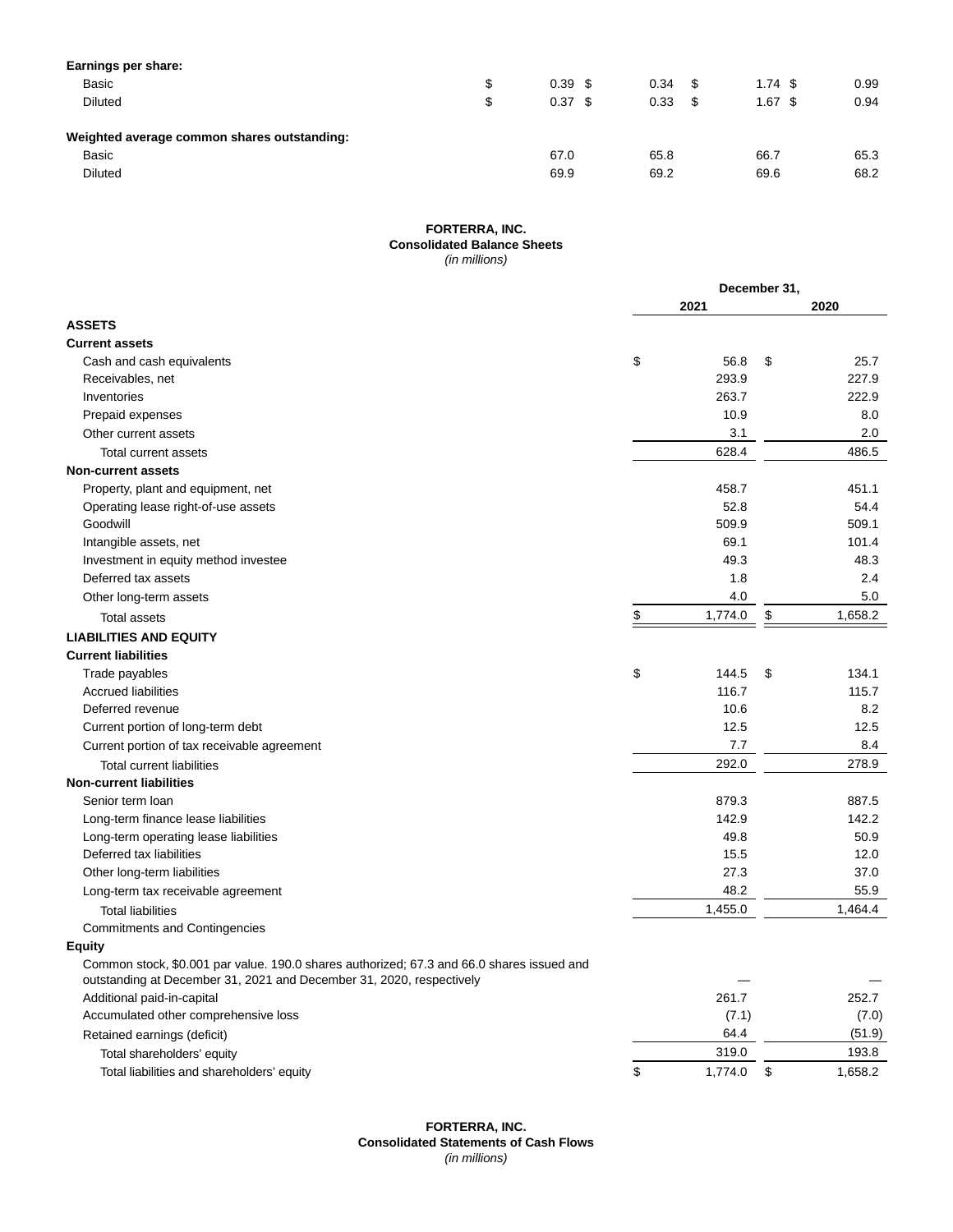|                                                                                   | Year ended<br>December 31, |        |    |         |  |  |
|-----------------------------------------------------------------------------------|----------------------------|--------|----|---------|--|--|
|                                                                                   |                            | 2021   |    | 2020    |  |  |
| CASH FLOWS FROM OPERATING ACTIVITIES                                              |                            |        |    |         |  |  |
| Net income                                                                        | \$                         | 116.3  | \$ | 64.5    |  |  |
| Adjustments to reconcile net income to net cash provided by operating activities: |                            |        |    |         |  |  |
| Depreciation & amortization expense                                               |                            | 82.6   |    | 89.5    |  |  |
| (Gain) loss on disposal of property, plant and equipment                          |                            | (10.3) |    | 0.6     |  |  |
| Loss on extinguishment of debt                                                    |                            |        |    | 12.3    |  |  |
| Amortization of debt discount and issuance costs                                  |                            | 4.9    |    | 6.6     |  |  |
| Stock-based compensation expense                                                  |                            | 8.7    |    | 9.5     |  |  |
| Impairment of property, plant, and equipment and goodwill                         |                            | 0.4    |    | 1.2     |  |  |
| Earnings from equity method investee                                              |                            | (12.6) |    | (11.3)  |  |  |
| Distributions from equity method investee                                         |                            | 11.6   |    | 13.0    |  |  |
| Unrealized (gain) loss on derivative instruments, net                             |                            | (0.4)  |    | 0.8     |  |  |
| Unrealized foreign currency (gains) losses, net                                   |                            | (0.1)  |    | 0.3     |  |  |
| Provision (recoveries) for doubtful accounts                                      |                            | 1.0    |    | (0.3)   |  |  |
| Deferred income taxes                                                             |                            | 4.0    |    | (19.3)  |  |  |
| Other non-cash items                                                              |                            | 2.4    |    | 5.2     |  |  |
| Change in assets and liabilities:                                                 |                            |        |    |         |  |  |
| Receivables, net                                                                  |                            | (64.7) |    | (21.4)  |  |  |
| Inventories                                                                       |                            | (39.9) |    | 15.7    |  |  |
| Other current assets                                                              |                            | (4.0)  |    | 9.7     |  |  |
| Accounts payable and accrued liabilities                                          |                            | 7.2    |    | 53.9    |  |  |
| Other assets & liabilities                                                        |                            | (6.6)  |    | 12.7    |  |  |
| NET CASH PROVIDED BY OPERATING ACTIVITIES                                         |                            | 100.5  |    | 243.2   |  |  |
| CASH FLOWS FROM INVESTING ACTIVITIES                                              |                            |        |    |         |  |  |
| Purchase of property, plant and equipment, and intangible assets                  |                            | (65.6) |    | (34.0)  |  |  |
| Proceeds from sale of fixed assets                                                |                            | 24.9   |    | 15.6    |  |  |
| Assets and liabilities acquired, business combinations, net                       |                            | (7.3)  |    |         |  |  |
| NET CASH USED IN INVESTING ACTIVITIES                                             |                            | (48.0) |    | (18.4)  |  |  |
| CASH FLOWS FROM FINANCING ACTIVITIES                                              |                            |        |    |         |  |  |
| Payment of debt issuance costs                                                    |                            |        |    | (11.4)  |  |  |
| Proceeds from issuance of common stock, net                                       |                            | 5.1    |    | 2.4     |  |  |
| Payments on term loan                                                             |                            | (12.5) |    | (707.6) |  |  |
| Proceeds from senior secured notes                                                |                            |        |    | 500.0   |  |  |
| Proceeds from revolver                                                            |                            | 40.0   |    | 180.0   |  |  |
| Payments on revolver                                                              |                            | (40.0) |    | (180.0) |  |  |
| Payments pursuant to tax receivable agreement                                     |                            | (8.3)  |    | (13.1)  |  |  |
| Other financing activities                                                        |                            | (5.6)  |    | (4.5)   |  |  |
| NET CASH USED IN FINANCING ACTIVITIES                                             |                            | (21.3) |    | (234.2) |  |  |
| Effect of exchange rate changes on cash                                           |                            | (0.1)  |    | 0.3     |  |  |
| Net change in cash and cash equivalents                                           |                            | 31.1   |    | (9.1)   |  |  |
| Cash and cash equivalents, beginning of period                                    |                            | 25.7   |    | 34.8    |  |  |
| Cash and cash equivalents, end of period                                          | \$                         | 56.8   | \$ | 25.7    |  |  |

#### **Additional Statistics (unaudited)**

## **Reconciliation of Non-GAAP Measures**

In addition to our results calculated under generally accepted accounting principles in the United States ("GAAP"), in this earnings release we also present Adjusted EBITDA and Adjusted EBITDA margin. Adjusted EBITDA and Adjusted EBITDA margin are non-GAAP measures and have been presented in this earnings release as supplemental measures of financial performance that are not required by, or presented in accordance with GAAP. We calculate Adjusted EBITDA as the sum of net income (loss), before interest expense (including (gains) losses from extinguishment of debt), depreciation and amortization, income tax benefit (expense) and before (gains) losses on the sale of property, plant and equipment, impairment and exit charges and certain other non-recurring income and expenses, such as transaction costs, inventory step-up impacting margin, non-cash compensation expense and pro-rata share of Adjusted EBITDA from equity method investee, minus earnings from equity method investee. Adjusted EBITDA margin represents Adjusted EBITDA as a percentage of net sales.

Adjusted EBITDA and Adjusted EBITDA margin are presented in this earnings release because they are important metrics used by management as one of the means by which it assesses our financial performance. Adjusted EBITDA and Adjusted EBITDA margin are also frequently used by analysts, investors and other interested parties to evaluate companies in our industry. We use Adjusted EBITDA and Adjusted EBITDA margin as supplements to GAAP measures of performance to evaluate the effectiveness of our business strategies, to make budgeting decisions, to allocate resources and to compare our performance relative to our peers. Adjusted EBITDA and Adjusted EBITDA margin are also important measures for assessing our operating results and evaluating each operating segment's performance on a consistent basis, by excluding the impacts of depreciation,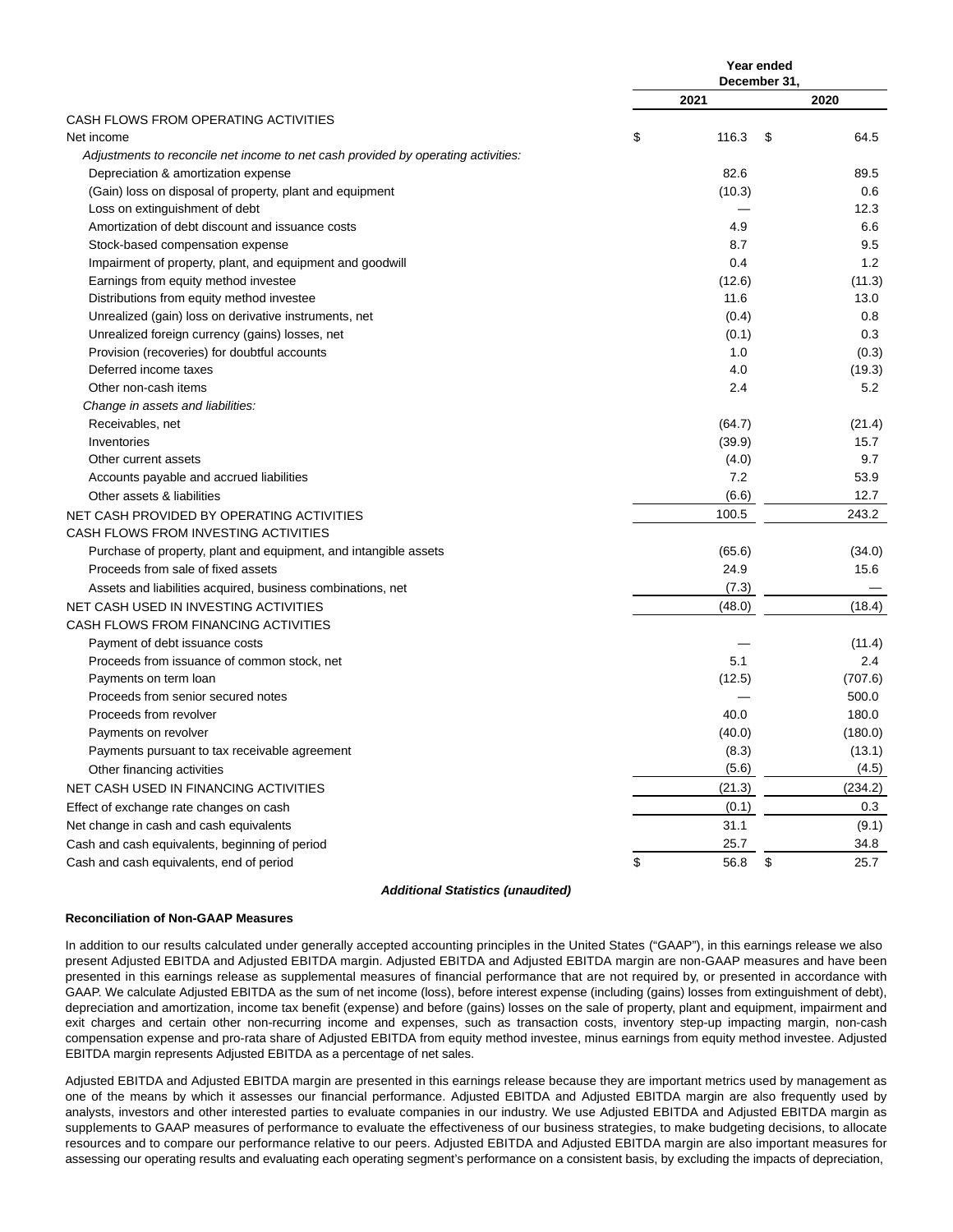amortization, income tax expense, interest expense and other items not indicative of ongoing operating performance. Additionally, these measures, when used in conjunction with related GAAP financial measures, provide investors with additional financial analytical framework which management uses, in addition to historical operating results, as the basis for financial, operational and planning decisions and present measurements that third parties have indicated are useful in assessing the Company and its results of operations.

Adjusted EBITDA and Adjusted EBITDA margin have certain limitations. Adjusted EBITDA should not be considered as an alternative to consolidated net income (loss), and in the case of our segment results, Adjusted EBITDA should not be considered an alternative to EBITDA, which the chief operating decision maker reviews for purposes of evaluating segment profit, or in the case of any of the non-GAAP measures, as a substitute for any other measure of financial performance calculated in accordance with GAAP. Similarly, Adjusted EBITDA margin should not be considered as an alternative to gross margin or any other margin calculated in accordance with GAAP. These measures also should not be construed as an inference that our future results will be unaffected by unusual or nonrecurring items for which these non-GAAP measures make adjustments. Additionally, Adjusted EBITDA and Adjusted EBITDA margin are not intended to be liquidity measures because of certain limitations such as: (i) they do not reflect our cash outlays for capital expenditures or future contractual commitments; (ii) they do not reflect changes in, or cash requirements for, working capital; (iii) they do not reflect interest expense, or the cash requirements necessary to service interest, or principal payments, on indebtedness; (iv) they do not reflect income tax expense or the cash necessary to pay income taxes; and (v) although depreciation and amortization are non-cash charges, the assets being depreciated and amortized will often have to be replaced in the future, and these non-GAAP measures do not reflect cash requirements for such replacements.

This release also includes Net debt, a non-GAAP measure that represents the sum of long-term debt, the current portion of long-term debt, debt issuance cost and original issue discount and finance lease liabilities less cash and cash equivalents. Management uses net debt as one of the means by which it assesses financial leverage, and it is therefore useful to investors in evaluating our business using the same measures as management. Net debt is also useful to investors because it is often used by securities analysts and other interested parties in evaluating our business. Net debt does however have certain limitations and should not be considered as an alternative to or in isolation from long-term debt or any other measure calculated in accordance with GAAP.

Other companies, including other companies in our industry, may not use such measures or may calculate one or more of the measures differently than as presented in this earnings release, limiting their usefulness as a comparative measure. In evaluating these non-GAAP measures, you should be aware that in the future we will incur expenses that are the same as or similar to some of the adjustments made in the calculations below and the presentation of Adjusted EBITDA and Adjusted EBITDA margin should not be construed to mean that our future results will be unaffected by such adjustments. Management compensates for these limitations by using non-GAAP measures as supplemental financial metrics and in conjunction with results prepared in accordance with GAAP.

#### **FORTERRA, INC. Reconciliation of net income to adjusted EBITDA** (in millions)

|                                                                            | Three months ended December 31, |           |    |           |      | Year ended December 31, |    |        |  |
|----------------------------------------------------------------------------|---------------------------------|-----------|----|-----------|------|-------------------------|----|--------|--|
|                                                                            |                                 | 2021      |    | 2020      | 2021 |                         |    | 2020   |  |
|                                                                            |                                 | unaudited |    | unaudited |      |                         |    |        |  |
| Net income                                                                 | \$                              | 25.8      | \$ | 22.6      | \$   | 116.3                   | \$ | 64.5   |  |
| Interest expense                                                           |                                 | 18.6      |    | 19.4      |      | 75.0                    |    | 79.9   |  |
| Depreciation and amortization                                              |                                 | 20.7      |    | 22.2      |      | 82.5                    |    | 89.5   |  |
| Income tax (benefit) expense                                               |                                 | 8.4       |    | (9.0)     |      | 38.7                    |    | 8.4    |  |
| EBITDA <sup>1</sup>                                                        |                                 | 73.5      |    | 55.2      |      | 312.5                   |    | 242.3  |  |
| (Gain) loss on sale of property, plant & equipment, net                    |                                 |           |    | (1.3)     |      | (10.3)                  |    | 0.6    |  |
| Loss on extinguishment of debt                                             |                                 |           |    | 0.8       |      |                         |    | 12.3   |  |
| Impairment and exit charges <sup>2</sup>                                   |                                 | 0.2       |    | 0.4       |      | 0.7                     |    | 3.9    |  |
| Transaction costs <sup>3</sup>                                             |                                 | 1.1       |    | (0.3)     |      | 9.3                     |    | 5.3    |  |
| Non-cash compensation <sup>4</sup>                                         |                                 | 1.9       |    | 1.7       |      | 8.7                     |    | 9.5    |  |
| Other <sup>5</sup>                                                         |                                 |           |    | 1.2       |      | (0.2)                   |    | 1.2    |  |
| Earnings from equity method investee <sup>6</sup>                          |                                 | (3.1)     |    | (3.1)     |      | (12.6)                  |    | (11.3) |  |
| Pro-rata share of Adjusted EBITDA from equity method investee <sup>7</sup> |                                 | 4.0       |    | 4.1       |      | 16.3                    |    | 15.2   |  |
| <b>Adjusted EBITDA</b>                                                     | \$                              | 77.6      | \$ | 58.7      | \$   | 324.4                   | \$ | 279.0  |  |
| Adjusted EBITDA margin                                                     |                                 | 16.5%     |    | 15.5%     |      | 17.5%                   |    | 17.5%  |  |
| Gross profit                                                               |                                 | 102.0     |    | 86.1      |      | 420.4                   |    | 376.7  |  |
| Gross profit margin                                                        |                                 | 21.7%     |    | 22.7%     |      | 22.6%                   |    | 23.6%  |  |

1. For purposes of evaluating segment profit, the Company's chief operating decision maker reviews EBITDA as a basis for making the decisions to allocate resources and assess performance.

- 2. Impairment or abandonment of long-lived assets and other exit charges.
- 3. Legal, valuation, accounting, advisory and other costs related to business combinations and other transactions.
- 4. Non-cash equity compensation expense.

5. Other includes one-time charges such as executive severance costs and (gains) losses from divestiture transactions.

6. Net income from Forterra's 50% ownership in the Concrete Pipe & Precast LLC ("CP&P") joint venture accounted for under the equity method of accounting.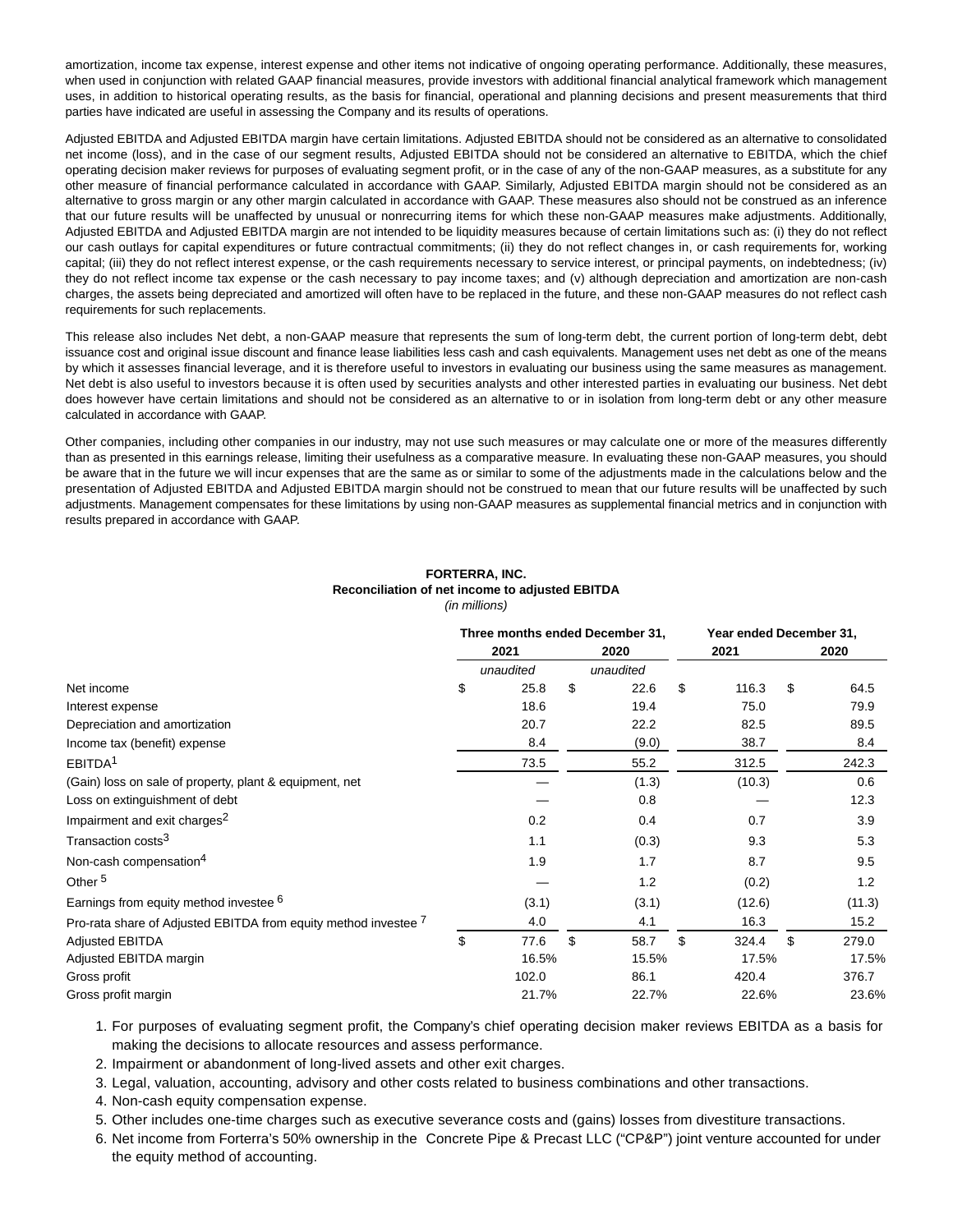7. Adjusted EBITDA from Forterra's 50% ownership in the CP&P joint venture. Calculated as CP&P net income adjusted primarily to add back Forterra's pro-rata portion of CP&P's depreciation and amortization and interest expense.

### **FORTERRA, INC. Reconciliation of segment EBITDA to segment adjusted EBITDA** (in millions)

| For the three months ended December 31, 2021:                              |    | <b>Drainage Pipe</b><br>& Products |     | <b>Water Pipe &amp;</b><br><b>Products</b> |     | Corporate<br>and Other |     | Total |  |
|----------------------------------------------------------------------------|----|------------------------------------|-----|--------------------------------------------|-----|------------------------|-----|-------|--|
| EBITDA <sup>1</sup>                                                        |    | 53.8                               | \$  | 38.1                                       | S   | (18.4)                 | \$  | 73.5  |  |
| (Gain) loss on sale of property, plant & equipment, $net2$                 |    | (1.5)                              |     | 1.5                                        |     |                        |     |       |  |
| Impairment and exit charges <sup>3</sup>                                   |    |                                    |     | 0.2                                        |     |                        |     | 0.2   |  |
| Transaction costs <sup>4</sup>                                             |    |                                    |     |                                            |     | 1.1                    |     | 1.1   |  |
| Non-cash compensation <sup>5</sup>                                         |    | 0.3                                |     | 0.3                                        |     | 1.3                    |     | 1.9   |  |
| Other <sup>6</sup>                                                         |    | 0.4                                |     | (0.4)                                      |     |                        |     |       |  |
| Earnings from equity method investee '                                     |    | (3.1)                              |     |                                            |     |                        |     | (3.1) |  |
| Pro-rata share of Adjusted EBITDA from equity method investee <sup>8</sup> |    | 4.0                                |     |                                            |     |                        |     | 4.0   |  |
| <b>Adjusted EBITDA</b>                                                     |    | 53.9                               | \$. | 39.7                                       | \$. | (16.0)                 | \$. | 77.6  |  |
| Adjusted EBITDA margin                                                     |    | 22.1%                              |     | 17.5%                                      |     | <b>NM</b>              |     | 16.5% |  |
| Net sales                                                                  | \$ | 243.7                              | \$  | 227.0                                      | \$  |                        | S   | 470.7 |  |
| Gross profit                                                               | \$ | 59.2                               | \$  | 42.8                                       | \$  |                        |     | 102.0 |  |

| For the three months ended December 31, 2020:                   |    | <b>Drainage Pipe</b><br>& Products <sup>(a)</sup> |    | <b>Water Pipe &amp;</b><br>Products <sup>(a)</sup> |    | Corporate<br>and Other |    | Total |
|-----------------------------------------------------------------|----|---------------------------------------------------|----|----------------------------------------------------|----|------------------------|----|-------|
| EBITDA <sup>1</sup>                                             |    | 39.7                                              | \$ | 35.5                                               | \$ | (20.0)                 | \$ | 55.2  |
| (Gain) loss on sale of property, plant & equipment, $net2$      |    | (1.8)                                             |    | 0.5                                                |    |                        |    | (1.3) |
| Loss on extinguishment of debt                                  |    |                                                   |    |                                                    |    | 0.8                    |    | 0.8   |
| Impairment and exit charges <sup>3</sup>                        |    | 0.2                                               |    | 0.2                                                |    |                        |    | 0.4   |
| Transaction costs <sup>4</sup>                                  |    |                                                   |    |                                                    |    | (0.3)                  |    | (0.3) |
| Non-cash compensation <sup>5</sup>                              |    |                                                   |    | 0.1                                                |    | 1.6                    |    | 1.7   |
| Other <sup>6</sup>                                              |    | 1.5                                               |    | (0.4)                                              |    | 0.1                    |    | 1.2   |
| Earnings from equity method investee 7                          |    | (3.1)                                             |    |                                                    |    |                        |    | (3.1) |
| Pro-rata share of Adjusted EBITDA from equity method investee 8 |    | 4.1                                               |    |                                                    |    |                        |    | 4.1   |
| <b>Adjusted EBITDA</b>                                          |    | 40.6                                              | \$ | 35.9                                               | \$ | (17.8)                 |    | 58.7  |
| Adjusted EBITDA margin                                          |    | 19.2%                                             |    | 21.3%                                              |    | <b>NM</b>              |    | 15.5% |
| Net sales                                                       | \$ | 211.0                                             | \$ | 168.9                                              | \$ |                        | \$ | 379.9 |
| Gross profit                                                    | \$ | 45.2                                              | \$ | 40.9                                               | \$ |                        | \$ | 86.1  |

## **FORTERRA, INC. Reconciliation of segment EBITDA to segment adjusted EBITDA** (in millions)

| For the year ended December 31, 2021:                       | <b>Drainage Pipe</b><br>& Products | Water Pipe &<br><b>Products</b> |  | Corporate<br>and Other |  | Total  |      |        |
|-------------------------------------------------------------|------------------------------------|---------------------------------|--|------------------------|--|--------|------|--------|
| EBITDA <sup>1</sup>                                         |                                    | 239.9                           |  | 150.4                  |  | (77.8) | - \$ | 312.5  |
| (Gain) loss on sale of property, plant & equipment, $net^2$ |                                    | (12.5)                          |  | 2.2                    |  |        |      | (10.3) |
| Impairment and exit charges <sup>3</sup>                    |                                    | 0.4                             |  | 0.3                    |  |        |      | 0.7    |
| Transaction costs <sup>4</sup>                              |                                    |                                 |  |                        |  | 9.3    |      | 9.3    |
| Non-cash compensation <sup>5</sup>                          |                                    | 1.7                             |  | 1.6                    |  | 5.4    |      | 8.7    |
| Other <sup>6</sup>                                          |                                    | 1.4                             |  | (1.6)                  |  |        |      | (0.2)  |
| Earnings from equity method investee                        |                                    | (12.6)                          |  |                        |  |        |      | (12.6) |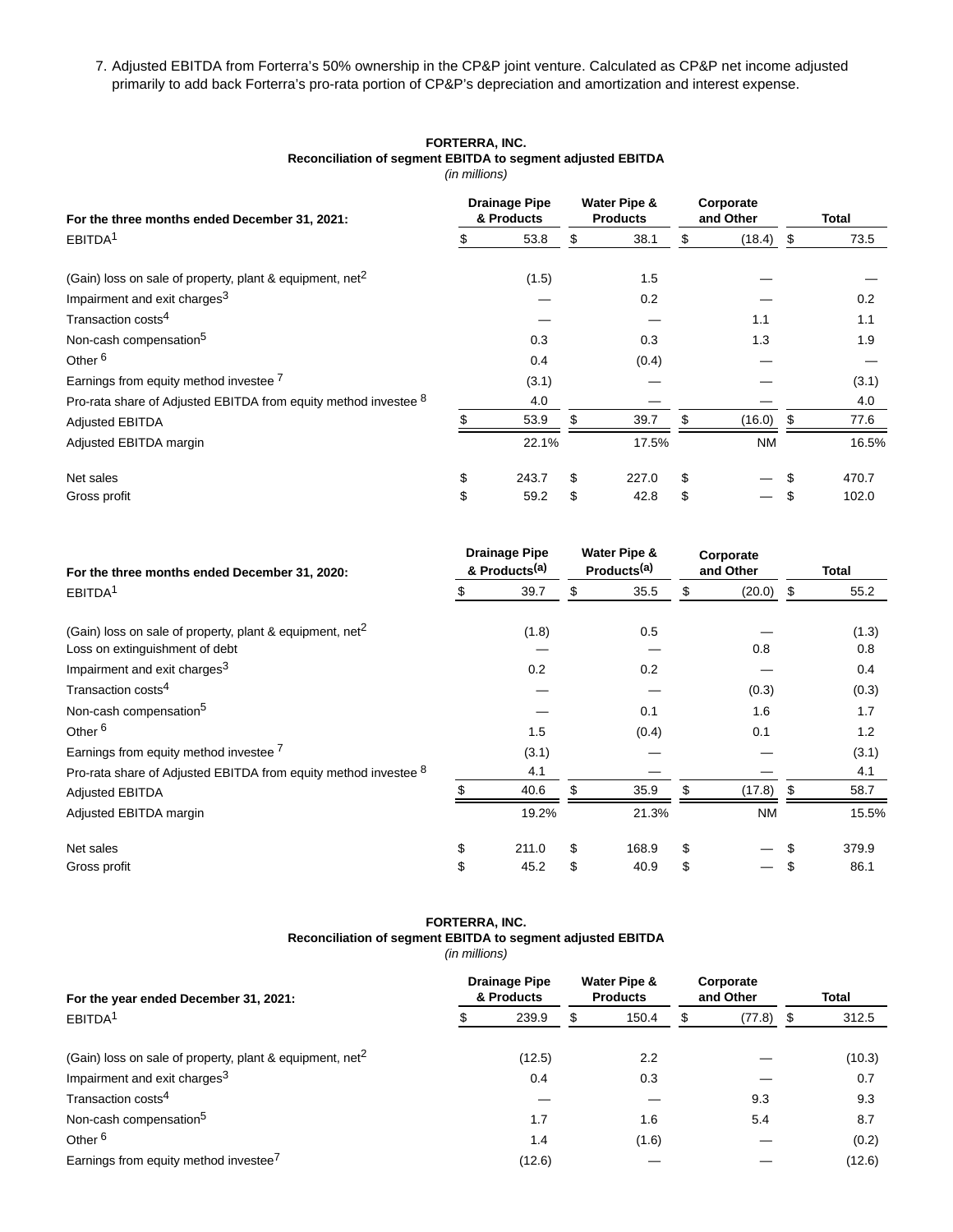| Pro-rata share of Adjusted EBITDA from equity method investee <sup>8</sup> | 16.3        |       |                                |    | 16.3   |
|----------------------------------------------------------------------------|-------------|-------|--------------------------------|----|--------|
| <b>Adjusted EBITDA</b>                                                     | 234.6       | 152.9 | (63.1)                         |    | 324.4  |
| Adjusted EBITDA margin                                                     | 23.6%       | 17.7% | <b>NM</b>                      |    | 17.5%  |
| Net sales                                                                  | \$<br>993.5 | 864.8 | \$<br>$\overline{\phantom{0}}$ | -S | .858.3 |
| Gross profit                                                               | 254.1       | 166.4 | \$<br>(0.1)                    |    | 420.4  |

| For the year ended December 31, 2020:                                      |    | <b>Drainage Pipe</b><br>& Products |    | Water Pipe &<br><b>Products</b> |    | Corporate<br>and Other |    | Total   |
|----------------------------------------------------------------------------|----|------------------------------------|----|---------------------------------|----|------------------------|----|---------|
| EBITDA <sup>1</sup>                                                        |    | 187.5                              | \$ | 145.5                           | \$ | (90.7)                 | \$ | 242.3   |
| (Gain) loss on sale of property, plant & equipment, $net2$                 |    | (0.2)                              |    | 0.8                             |    |                        |    | 0.6     |
| Loss on extinguishment of debt                                             |    |                                    |    |                                 |    | 12.3                   |    | 12.3    |
| Impairment and exit charges <sup>3</sup>                                   |    | 2.6                                |    | 1.3                             |    |                        |    | 3.9     |
| Transaction costs <sup>4</sup>                                             |    |                                    |    |                                 |    | 5.3                    |    | 5.3     |
| Non-cash compensation <sup>5</sup>                                         |    | 1.4                                |    | 0.9                             |    | 7.2                    |    | 9.5     |
| Other <sup>6</sup>                                                         |    | 2.8                                |    | (1.6)                           |    |                        |    | 1.2     |
| Earnings from equity method investee <sup>7</sup>                          |    | (11.3)                             |    |                                 |    |                        |    | (11.3)  |
| Pro-rata share of Adjusted EBITDA from equity method investee <sup>8</sup> |    | 15.2                               |    |                                 |    |                        |    | 15.2    |
| <b>Adjusted EBITDA</b>                                                     |    | 198.0                              |    | 146.9                           |    | (65.9)                 |    | 279.0   |
| Adjusted EBITDA margin                                                     |    | 22.3%                              |    | 20.8%                           |    | <b>NM</b>              |    | 17.5%   |
| Net sales                                                                  | \$ | 887.4                              | \$ | 707.1                           | \$ |                        |    | 1,594.5 |
| Gross profit                                                               | \$ | 211.6                              | \$ | 165.1                           | \$ |                        |    | 376.7   |

1. For purposes of evaluating segment profit, the Company's chief operating decision maker reviews EBITDA as a basis for making the decisions to allocate resources and assess performance.

2. (Gain) loss on sale of property, plant and equipment.

3. Impairment or abandonment of long-lived assets and other exit charges.

4. Legal, valuation, accounting, advisory and other costs related to business combinations and other transactions.

5. Non-cash equity compensation expense.

6. Other includes one-time charges such as executive severance costs and (gains) losses from divestiture transaction.

7. Net income from Forterra's 50% ownership in the CP&P joint venture accounted for under the equity method of accounting.

8. Adjusted EBITDA from Forterra's 50% ownership in the CP&P joint venture. Calculated as CP&P net income adjusted primarily to add back Forterra's pro-rata portion of CP&P's depreciation and amortization and interest expense.

## **Reconciliation of Long-Term Debt to Total Debt and Net Debt**

(in millions)

|                                                        | December 31.<br>2021 |         | December 31.<br>2020 |         |
|--------------------------------------------------------|----------------------|---------|----------------------|---------|
|                                                        |                      |         |                      |         |
| Long-term debt                                         | \$                   | 879.3   | \$.                  | 887.5   |
| Current portion of long-term debt                      |                      | 12.5    |                      | 12.5    |
| Carrying value of long-term debt                       |                      | 891.8   |                      | 900.0   |
| Add: Debt issuance cost and original issuance discount |                      | 10.6    |                      | 14.9    |
| Gross value of long-term debt                          |                      | 902.4   |                      | 914.9   |
| Add: Short-term finance lease liabilities              |                      | 17.8    |                      | 17.0    |
| Long-term finance lease liabilities                    |                      | 142.9   |                      | 142.2   |
| Total debt                                             |                      | 1,063.1 |                      | 1,074.1 |
| Less: Cash and cash equivalents                        |                      | (56.8)  |                      | (25.7)  |
| Net debt                                               | \$                   | 1,006.3 | \$                   | 1,048.4 |
| Source: Forterra, Inc.                                 |                      |         |                      |         |

Company Contact Information: Charlie Brown Executive Vice President and Chief Financial Officer 469-299-9113 [IR@forterrabp.com](mailto:IR@forterrabp.com)